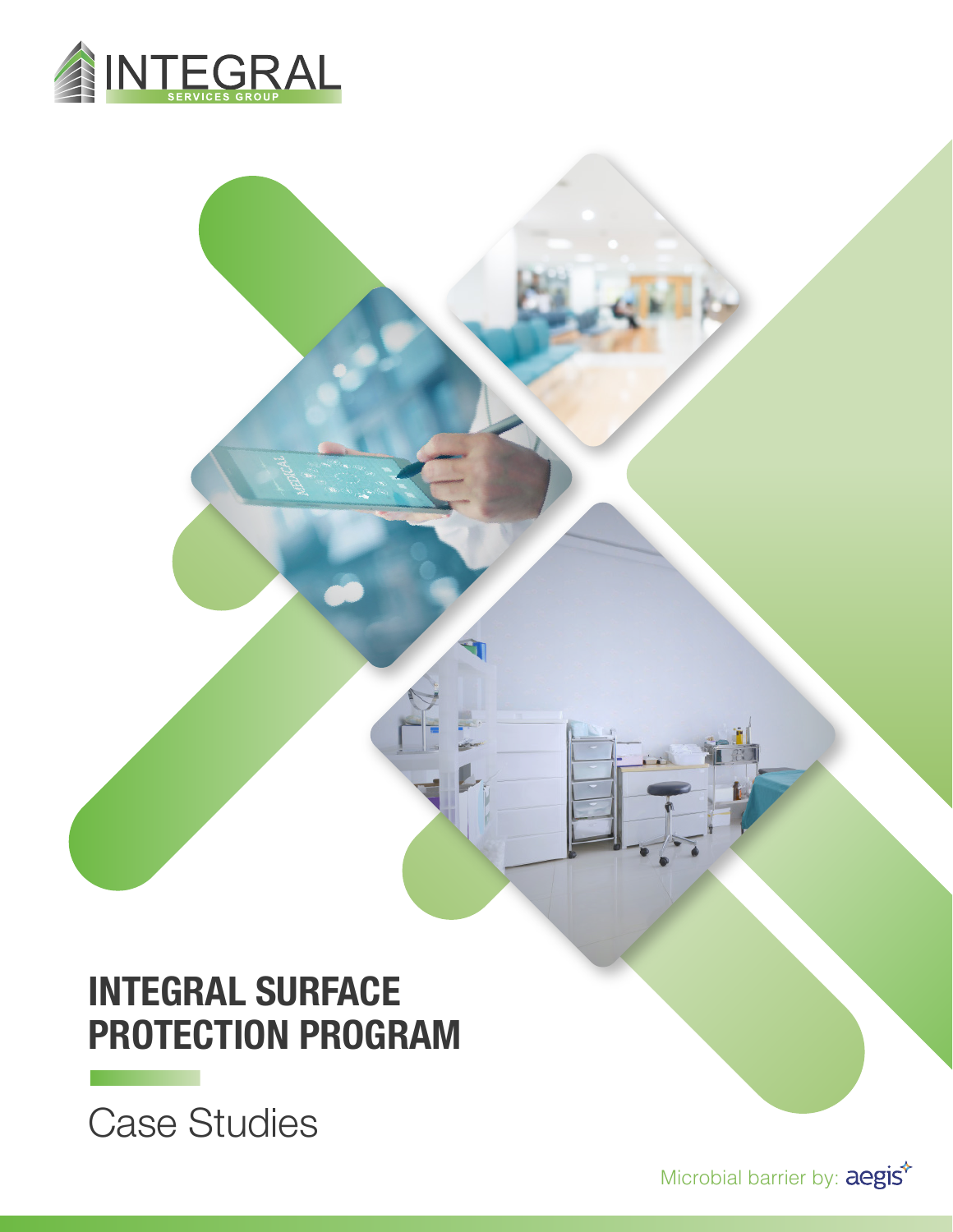

### **AEGIS ANTIMICROBIAL EVALUATION** January/February 2019

### **BACKGROUND:**

Cleaning and disinfecting surfaces can remove/kill pathogens on surfaces but studies have shown that more than half of the time surfaces are not adequately cleaned or are recontaminated within minutes. A durable or persistent antimicrobial has the potential to reduce microbial load and facilitate better cleaning and sanitizing. A lower bacterial load can reduce patient and employee risk of cross-contamination and hospital acquired infections.

### **OBJECTIVE:**

Evaluate the ability of the AEGIS Durable antimicrobial, in an out-patient setting, to reduce the growth of microorganisms on treated surfaces as an adjunct to existing cleaning and disinfecting protocols

### **CLOSING THE GAP HEALTHCARE:**

The vision of Closing the Gap Healthcare began when Connie Clerici saw a need for increased accountability and transparency for those providing healthcare services in the community.

As a practicing nurse, Connie left the hospital setting in search for a new career path. She was surprised by the lack of skills and training that private nurses had at that time, and knew that there was an opportunity to provide better care in Ontario's healthcare community. Soon after, Closing the Gap Healthcare was born.

Closing the Gap have agreed to test AEGIS Microbe Shield wipes in their clinics in the hope that reduced risk of cross contamination can be achieved.

#### **METHOD:**

The Aegis Microbe Shield was applied as an adjunct to these existing protocols. Application was by "Wipe" format. Multiple high touch surfaces in the nursing clinic, physio clinic, waiting areas and bathroom underwent an application of the Aegis Microbe Shield. These surfaces were tested for presence of microbial growth after the application, and again two more times to evaluate durability of effect. See results table for findings.

Consistent Test sites were identified and tested using a Hygiena ATP meter. Measure: SystemSURE Plus ATP hygiene monitoring system was used to measure cleanliness of surfaces. Hygiena systems come preset with Pass and Fail limits of 10 and 30 respectively. Any score of 10 RLU or less is a Pass. Scores from 11 to 30 RLU are a Caution. Any score greater than 30 RLU is a Fail.



Baseline ATP measures were taken on site (recorded below), the site had been cleaned the night prior following existing cleaning and disinfection protocols. Following baseline measure, the site was treated with AEGIS wipes. In the case of the curtain and two textile chairs AEGIS spray was used. Post AEGIS application ATP measure taken immediately following baseline test, **FOLLOW-UP Jan 25, 2019 and Feb 8, 2019** 

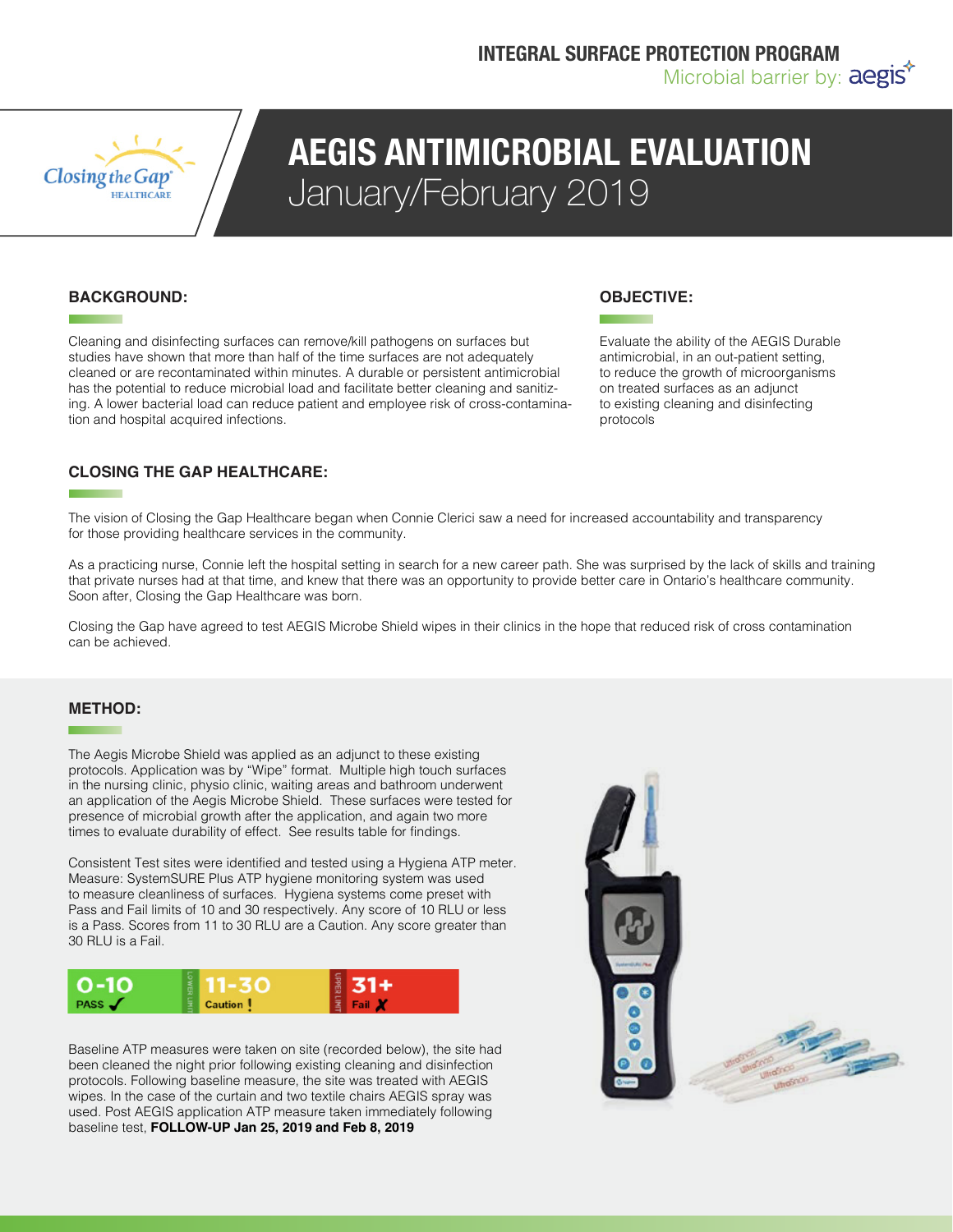| <b>SURFACE</b>                  | Application baseline<br><b>January 15, 2019</b> | Post Aegis Application<br>Jan 15, 2019 | Post Aegis Application<br>Jan 25, 2019 | Post Aegis Application<br>Feb 8, 2019 |
|---------------------------------|-------------------------------------------------|----------------------------------------|----------------------------------------|---------------------------------------|
| <b>Physio Clinic</b>            |                                                 |                                        |                                        |                                       |
| Cold Sink Tap                   | 48                                              | $\mathbf 0$                            | $\mathbf{1}$                           | 3                                     |
| Computer office chair right arm | 49                                              | $\overline{4}$                         | $\overline{4}$                         | 13                                    |
| Keyboard                        | 128                                             | $9\,$                                  | 11                                     | 16                                    |
| Right Exercise bike handle      | 155                                             | $\overline{4}$                         | $\,9$                                  | 26                                    |
| Treatment area 1 curtain        | 172                                             | $\overline{7}$                         | $\overline{7}$                         | 12                                    |
| Ultrasound wand                 | 127                                             | $\mathbf 0$                            | 24                                     | 18                                    |
| Waiting room Pt chair (vinyl)   | 160                                             | $\mathbf{O}$                           | 30                                     | 25                                    |
| <b>Nursing Clinic</b>           |                                                 |                                        |                                        |                                       |
| Fridge Handle                   | 335                                             | $\mathbf 0$                            | $\mathbf{1}$                           | 17                                    |
| Syringe cart handle             | 212                                             | 3                                      | $\mathbf{1}$                           | 22                                    |
| IV pole handle                  | 73                                              | $\overline{4}$                         | 13                                     | 24                                    |
| Clinic Phone                    | 57                                              | $\mathbf{O}$                           | 22                                     | 19                                    |
| Patient chair                   | 129                                             | $9\,$                                  | $\overline{4}$                         | 18                                    |
| IV Control                      | 27                                              | $\mathbf 0$                            | $\mathbf{1}$                           | 8                                     |
| Waiting room chair (fabric)     | 173                                             | 15                                     | 16                                     | 14                                    |
| <b>Bathroom</b>                 |                                                 |                                        |                                        |                                       |
| Toilet support arm              | 236                                             | 6                                      | 16                                     | 18                                    |
| Right sink tap                  | 115                                             | $\mathbf 0$                            | 8                                      | 20                                    |
| Data Summary:                   |                                                 |                                        |                                        |                                       |
| # Sites Pass                    | 0                                               | 15                                     | 9                                      | $\mathbf{2}$                          |
| % Sites Pass                    | $\mathbf 0$                                     | 94                                     | 56                                     | 12                                    |
| # Sites Caution                 |                                                 | $\mathbf{1}$                           | $\overline{7}$                         | 14                                    |
| % Sites Caution                 |                                                 | $\,6\,$                                | 44                                     | 88                                    |
| # Sites Fail                    | 100                                             | $\mathbf 0$                            | $\mathbf 0$                            | $\mathbf 0$                           |
| % Sites Fail                    | 100                                             | $\mathbf 0$                            | $\mathbf 0$                            | $\mathbf 0$                           |

### **DISCUSSION:**

Baseline measure on all surfaces was above the Hygiena limits for "pass". These results were seen despite full facility cleaning the evening before. This reinforces that "clean" is not necessarily disinfected. For disinfection it is recognized that the right product, right concentration, right dwell time and correct application are all required for optimal effect. It is this relatively long list of variables which conspire to challenge the effectiveness of existing cleaning and disinfection protocols everywhere.

The simple addition of the Aegis Microbe Shield applied via a wipe system was shown to have a dramatic impact on the measurable growth of microbes on treated surfaces. It was demonstrated that 100% of sites exhibited either a pass or caution result weeks after the initial application.

### **CONCLUSION:**

The addition of the AEGIS Microbe Shield, applied via a wipe or spray system, can be seen as a valuable addition to the existing cleaning and disinfection efforts in a private clinic setting, as measured by the ability to reduce the growth of microbes on treated vs. untreated surfaces.

### **CLINIC IMAGES**

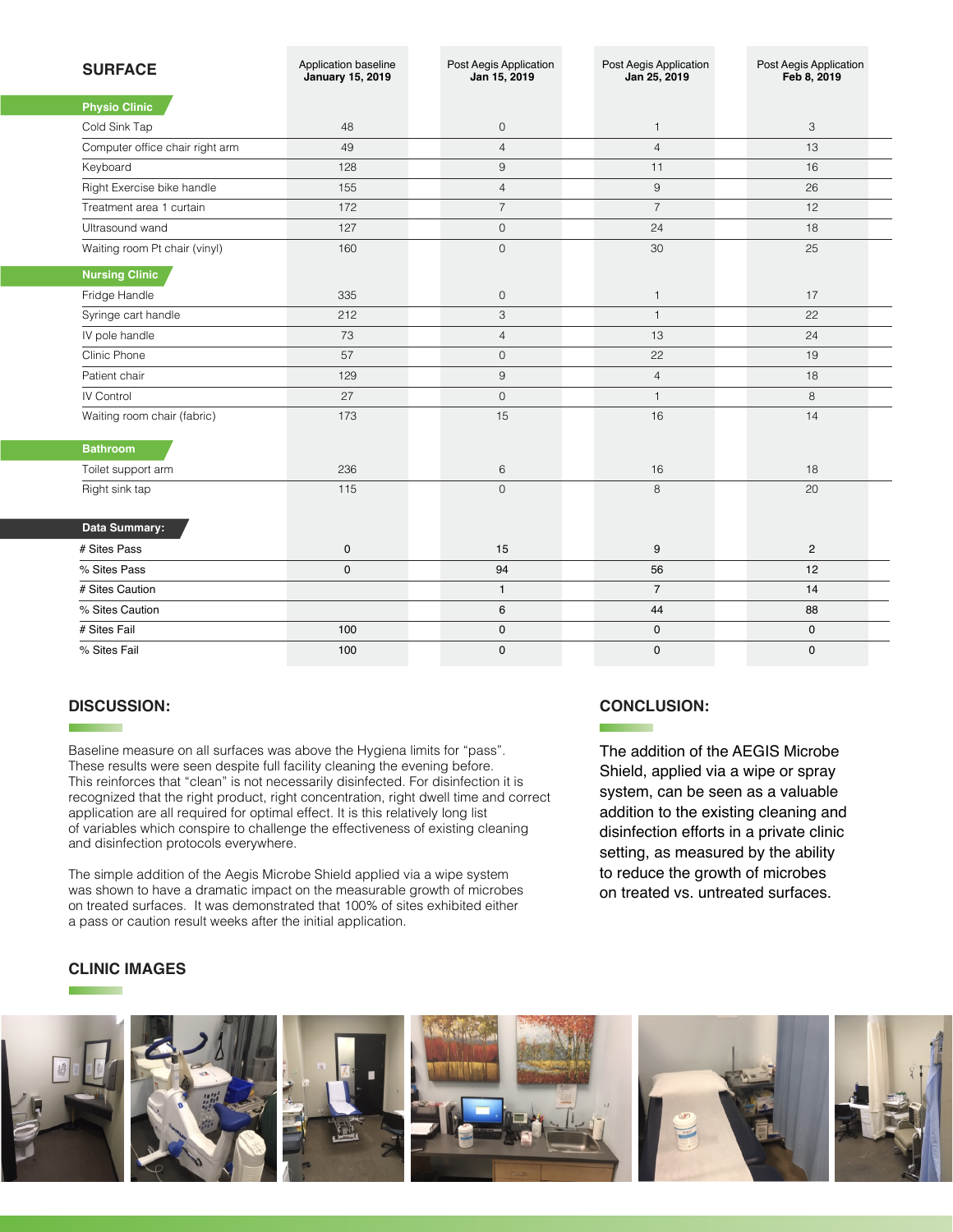

# **AEGIS ANTIMICROBIAL EVALUATION OSHAWA CLINIC** April/May 2019

### **BACKGROUND:**

Cleaning and disinfecting surfaces can remove/kill pathogens on surfaces, but studies have shown that more than half of the time these surfaces are not adequately cleaned or are re-contaminated within minutes. A durable or persistent antimicrobial has the potential to reduce the microbial load and facilitate better cleaning and sanitizing. A lower bacterial load can reduce patient and employee risk of cross-contamination and hospital acquired infections.

### **THE DISINFECTION GAP:**

Cleaning and disinfecting surfaces can remove/kill pathogens on surfaces, but studies have shown that more than half of the time these surfaces are not adequately cleaned or are re-contaminated within minutes. A durable or persistent antimicrobial has the potential to reduce the microbial load and facilitate better cleaning and sanitizing. A lower bacterial load can reduce patient and employee risk of cross-contamination and hospital acquired infections.

### **PERSISTENT DISINFECTION WITH AEGIS MICROBE SHIELD:**

AEGIS Microbe Shield is a Health Canada registered, proven solution to protect surfaces from mould bacteria and related odours. AEGIS is the number one durable antimicrobial in the world. AEGIS has been incorporated into countless products, se of which may already be in your hospital.

### **TEST FACILITY**

The test facility is a one of Ontario's largest patient care clinics.

The facility and management agreed to test AEGIS Microbe Shield wipes in their clinics with the hope that reduced risk of cross contamination can be achieved

### **OBJECTIVE:**

Evaluate the ability of the AEGIS persistent antimicrobial, in a dialysis unit setting, to reduce the growth of microorganisms on treated surfaces as an adjunct to existing cleaning and disinfecting protocols

### **METHOD:**

The study was done at the test facility clinic in Ontario (details are available on request). All testing was conducted while existing cleaning and disinfection protocols were being deployed. There was no change to existing cleaning and disinfection protocols during this study.

The Aegis Microbe Shield was applied as an adjunct to these existing protocols. Application was achieved using the wipe formats. Multiple high touch surfaces in the clinic and waiting area were tested and underwent application of the Aegis Microbe Shield. These surfaces were tested for the presence of microbial growth after the application, and again two more times to evaluate durability of effect. See results table for findings.

Consistent Test sites were identified and tested using a Hygiena ATP meter. Measure: SystemSURE Plus ATP hygiene monitoring system was used to measure cleanliness of surfaces. Hygiena systems come preset with Pass and Fail limits of 10 and 30 respectively. Any score of 10 RLU or less is a Pass. Scores from 11 to 30 RLU are a Caution. Any score greater than 30 RLU is a Fail.



Baseline ATP measures were taken on site (recorded below). The site had been cleaned the prior evening following existing cleaning and disinfection protocols. Following baseline measure, the site was treated with AEGIS wipes.

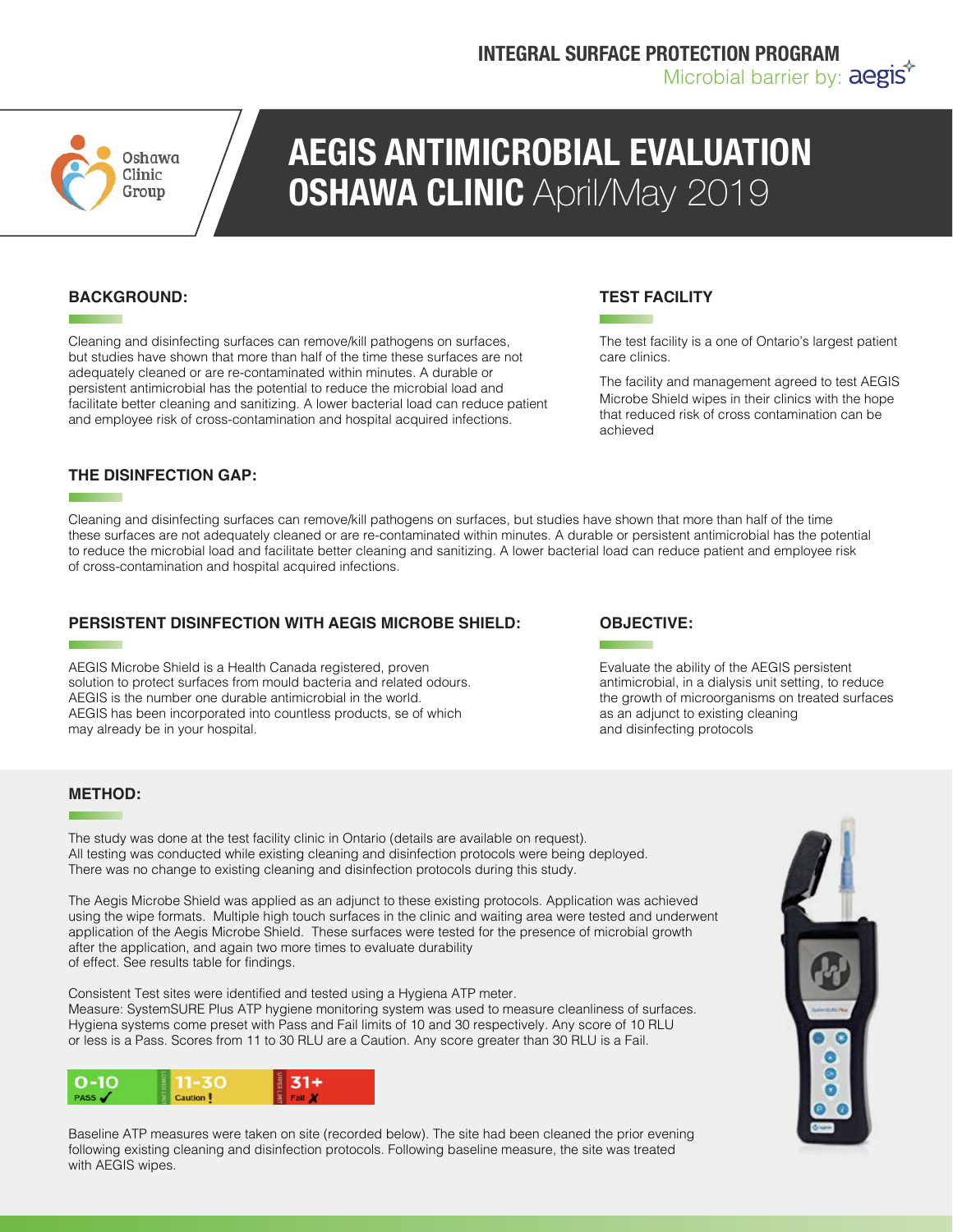| <b>SURFACE</b>                | Application baseline<br>Jan 15, 2019 | Post Aegis Application<br>Jan 15, 2019 | Post Aegis Application<br>May 30, 2019 |  |
|-------------------------------|--------------------------------------|----------------------------------------|----------------------------------------|--|
| <b>Oshawa Clinic</b>          |                                      |                                        |                                        |  |
| Urgent Care reception counter | 187                                  |                                        | 18                                     |  |
| Urgent Care Physician counter | 34                                   |                                        |                                        |  |
| Elevator button               | 261                                  | 50                                     |                                        |  |
| Patient bathroom support bar  | 91                                   |                                        |                                        |  |

### **DISCUSSION:**

**The Common** 

Baseline measures on all surfaces exceeded the Hygiena limits for "pass". These results were seen despite full facility cleaning the evening before. This reinforces that "clean" is not necessarily disinfected.

For disinfection it is recognized that the right product, right concentration, right dwell time and correct application are all required for optimal effect. It is this relatively long list of variables which conspire to challenge the effectiveness of existing cleaning and disinfection protocols everywhere.

The simple addition of the Aegis Microbe Shield applied via a wipe or spray system was shown to have a dramatic impact on the measurable growth of microbes on treated surfaces. It was demonstrated that 100% of sites exhibited either a pass or caution result weeks after the initial application. By reducing bacterial load, application of disinfectants becomes even more effective.

### **CONCLUSION:**

**Contract Contract** 

The addition of the AEGIS Microbe Shield, applied via a wipe or spray system, can be seen as a valuable addition to the existing cleaning and disinfection efforts in a private clinic setting, as measured by the ability to reduce the growth of microbes on treated vs. untreated surfaces.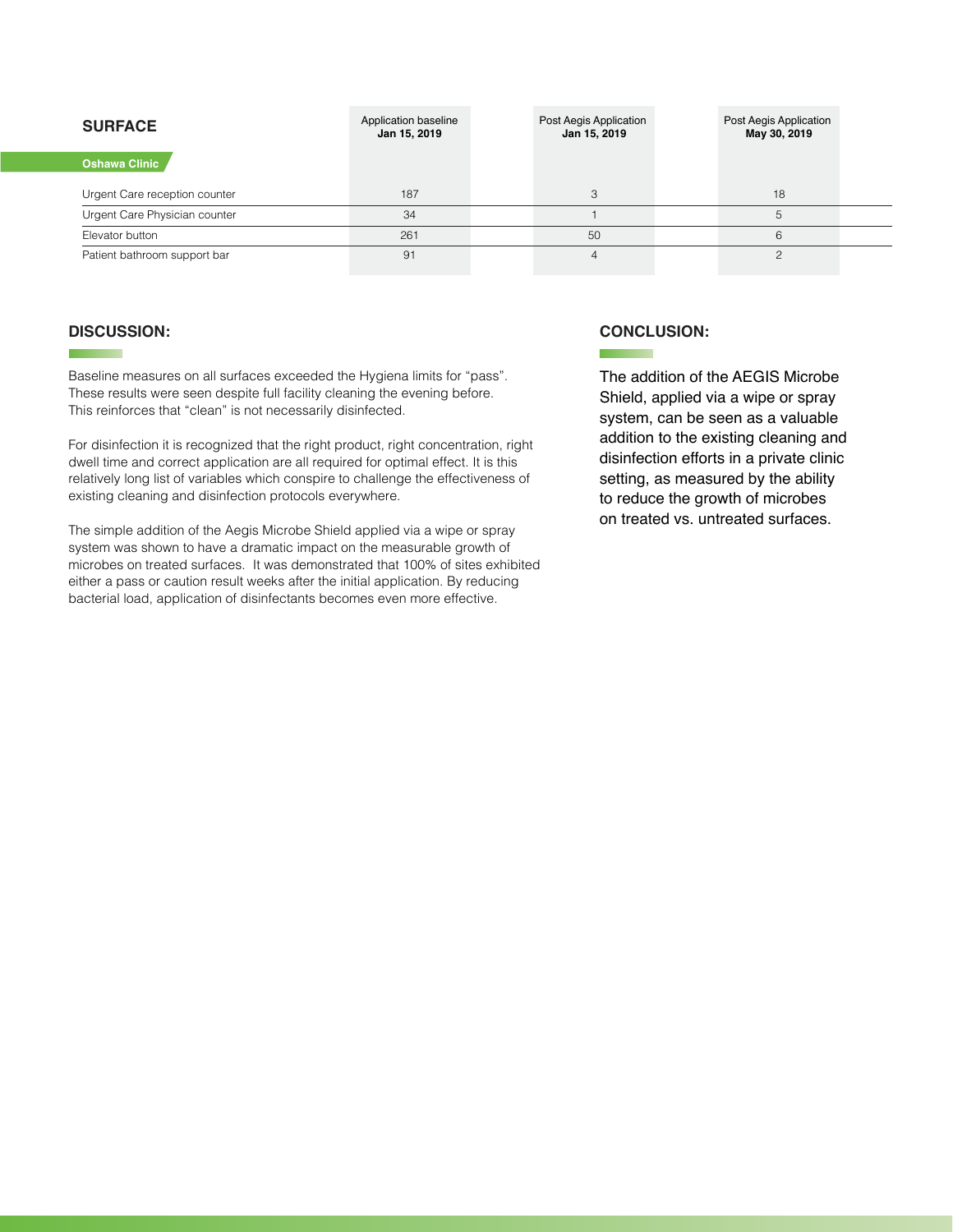# **DIALYSIS CLINIC**

## **AEGIS ANTIMICROBIAL EVALUATION** April/May 2019

### **BACKGROUND:**

Cleaning and disinfecting surfaces can remove/kill pathogens on surfaces, but studies have shown that more than half of the time these surfaces are not adequately cleaned or are re-contaminated within minutes. A durable or persistent antimicrobial has the potential to reduce the microbial load and facilitate better cleaning and sanitizing. A lower bacterial load can reduce patient and employee risk of cross-contamination and hospital acquired infections.

### **INFECTION CONTROL AND THE DIALYSIS UNIT:**

### **TEST FACILITY**

The test facility is a one of Ontario's largest patient care clinics.

The facility and management agreed to test AEGIS Microbe Shield wipes in their clinics with the hope that reduced risk of cross contamination can be achieved

It is vital to understand the actions and procedures in hemodialysis settings that put patients at greatest risk for acquiring infections. Infection risks specific to dialysis settings include the common unit design in which patients are treated in close proximity to one another by the same shared staff. Additional dialysis-specific infection risk factors include, multiple patient co-morbidities, invasiveness of the procedures performed, and complex equipment used. All infection risk factors must be considered when performing site assessments, planning and providing staff education, and executing prevention strategies to safeguard the patient and staff.

### **ENVIRONMENTAL CLEANING AND DISINFECTION**

Many organisms can survive on contaminated environmental surfaces for days or months including: multidrug-resistant organisms such as MRSA, Clostridium difficile, Acinetobacter baumannii, and HBV.[ Centers for Disease Control and Prevention. Recommendations for preventing transmission of infections among chronic hemodialysis patients. MMWR 2001;50(RR-5):1–43.] Contaminated healthcare worker hands can also be involved in transmission of these organisms. Similarly soiled equipment can transmit organisms from patient to patient. Using an Environmental Protection Agency (EPA) registered healthcare disinfectant with friction to the surface will remove the soil (clean) and kill the organisms (disinfection). If there is no visible soil on the surface, a one-step (wiping surface with cleaner/disinfectant) process is adequate to both clean and disinfect the surface. If soil is visible, then a two-step method is recommended (clean first, discard wipe, wipe surface again with fresh wipe and let air dry). In all situations, immediately clean any visibly soiled surfaces, and always clean the entire patient zone between patients (any surface touched by dialysis staff and/or patient.

### **THE DISINFECTION GAP:**

Cleaning and disinfecting surfaces can remove/kill pathogens on surfaces, but studies have shown that more than half of the time these surfaces are not adequately cleaned or are re-contaminated within minutes. A durable or persistent antimicrobial has the potential to reduce the microbial load and facilitate better cleaning and sanitizing. A lower bacterial load can reduce patient and employee risk of cross-contamination and hospital acquired infections.

### **PERSISTENT DISINFECTION**

WITH AEGIS MICROBE SHIELD:

AEGIS Microbe Shield is a Health Canada registered, proven solution to protect surfaces from mould bacteria and related odours. AEGIS is the number one durable antimicrobial in the world. AEGIS has been incorporated into countless products, se of which may already be in your hospital.

### **EQUIPMENT CLEANING AND DISINFECTION**

Use the same principles for cleaning and disinfecting equipment as you would for environmental surfaces. Blood pressure cuffs, stethoscopes, scissors, clamps and other equipment used during the patient visit should be cleaned/disinfected before use on another patient.

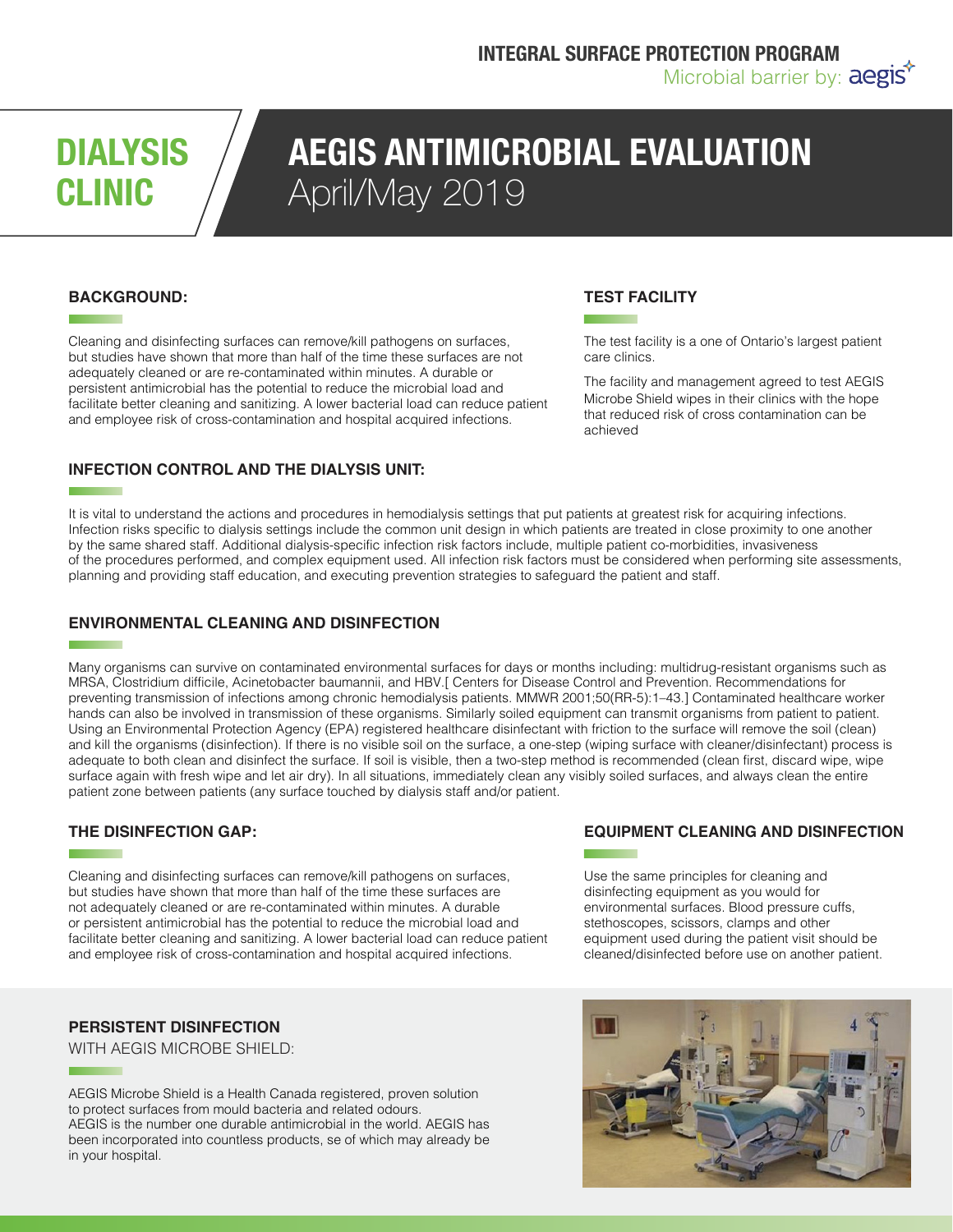### **OBJECTIVE:**

Evaluate the ability of the AEGIS persistent antimicrobial, in a dialysis unit setting, to reduce the growth of microorganisms on treated surfaces as an adjunct to existing cleaning and disinfecting protocols

#### **METHOD:**

The study was done at the test facility clinic in Ontario (details are available on request). All testing was conducted while existing cleaning and disinfection protocols were being deployed. There was no change to existing cleaning and disinfection protocols during this study.

The Aegis Microbe Shield was applied as an adjunct to these existing protocols. Application was achieved using the wipe formats. Multiple high touch surfaces in the clinic and waiting area were tested and underwent application of the Aegis Microbe Shield. These surfaces were tested for the presence of microbial growth after the application, and again two more times to evaluate durability of effect. See results table for findings.

Consistent Test sites were identified and tested using a Hygiena ATP meter. Measure: SystemSURE Plus ATP hygiene monitoring system was used to measure cleanliness of surfaces. Hygiena systems come preset with Pass and Fail limits of 10 and 30 respectively. Any score of 10 RLU or less is a Pass. Scores from 11 to 30 RLU are a Caution. Any score greater than 30 RLU is a Fail.



Baseline ATP measures were taken on site (recorded below). The site had been cleaned the prior evening following existing cleaning and disinfection protocols. Following baseline measure, the site was treated with AEGIS wipes.

| <b>SURFACE</b>         | Application baseline<br>April 3, 2019 | Post Aegis Application<br>April 3, 2019 | Application baseline<br>May 8, 2019 |  | Post Aegis Application<br>May 30, 2019 |
|------------------------|---------------------------------------|-----------------------------------------|-------------------------------------|--|----------------------------------------|
| <b>Dialysis Clinic</b> |                                       |                                         |                                     |  |                                        |
| Thermometer            | 242                                   | 11                                      | 36                                  |  | 11                                     |
| Scale control pad      | 299                                   | 14                                      | 16                                  |  |                                        |
| Fridge handle          | 356                                   | 6                                       | 15                                  |  |                                        |
| Patient waiting chair  | 153                                   | 11                                      |                                     |  | 10                                     |

### **DISCUSSION:**

Baseline measures on all surfaces exceeded the Hygiena limits for "pass". These results were seen despite full facility cleaning the evening before. This reinforces that "clean" is not necessarily disinfected. For disinfection it is recognized that the right product, right concentration, right dwell time and correct application are all required for optimal effect. It is this relatively long list of variables which conspire to challenge the effectiveness of existing cleaning and disinfection protocols everywhere.

The simple addition of the Aegis Microbe Shield applied via a wipe or spray system was shown to have a dramatic impact on the measurable growth of microbes on treated surfaces. It was demonstrated that 100% of sites exhibited either a pass or caution result weeks after the initial application. By reducing bacterial load, application of disinfectants becomes even more effective.

### **CONCLUSION:**

The addition of the AEGIS Microbe Shield, applied via a wipe or spray system, can be seen as a valuable addition to the existing cleaning and disinfection efforts in a private clinic setting, as measured by the ability to reduce the growth of microbes on treated vs. untreated surfaces.

#### **CLINIC IMAGES**